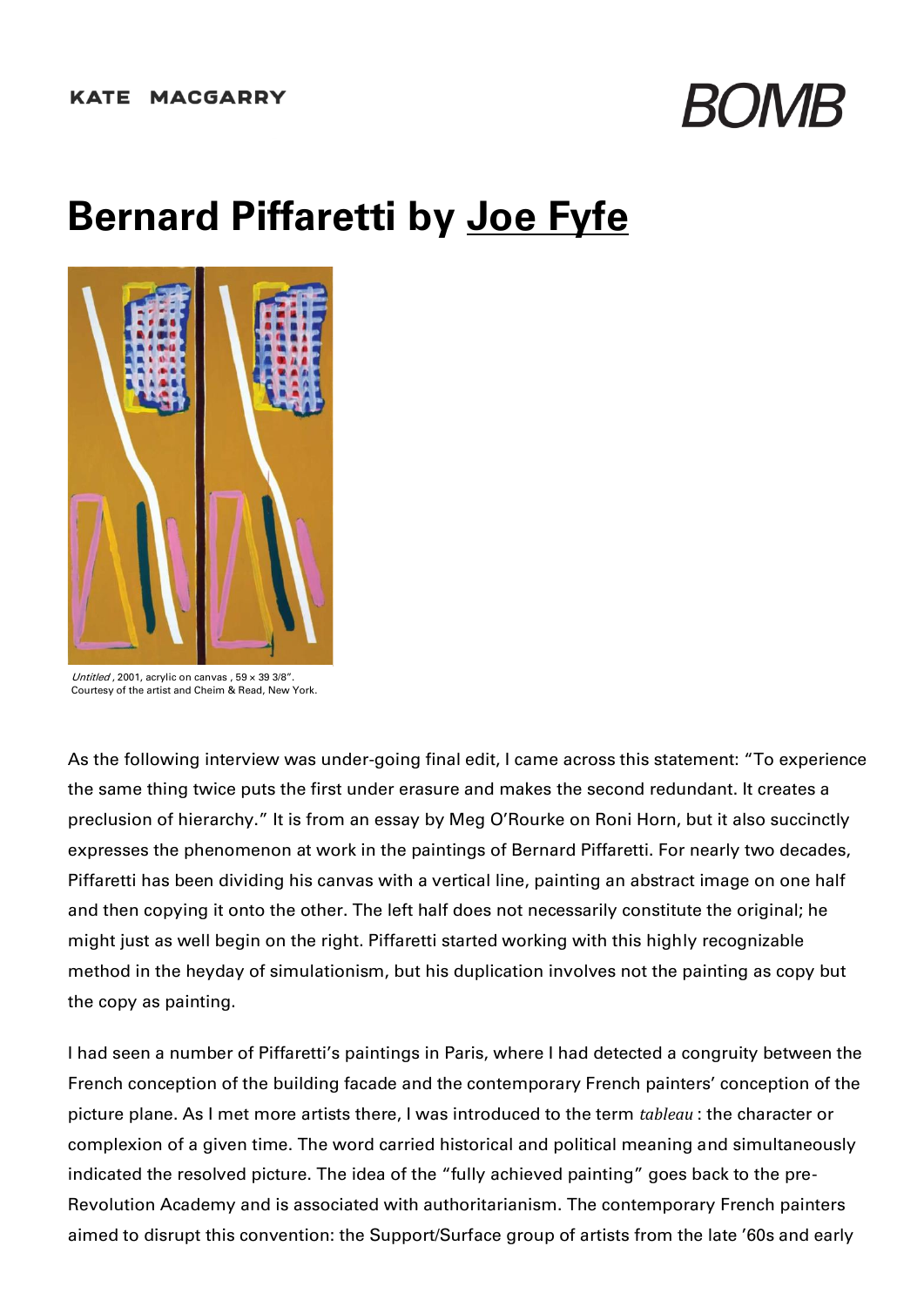'70s, for example, dismantled paintings, burned holes in them, and rolled them up to indicate political resistance to authority as much as to whimsically advance certain Greenbergian ideas about the integrity of the picture plane. This interview, a conversation complemented by a subsequent email exchange, reflects on the tableau as a site of transition and continuity.

I find Piffaretti to be our most important contemporary painter. The work manages to retain the full-body experience, both physical and retinal, of standing in front of a painting, while it demonstrates the ways in which the force of history provides an entrance for the seemingly infinite replication of itself. Piffaretti's work unites those great opposites of twentieth-century French modernism, Duchamp and Matisse: it is decorative painting in the service of the mind.

**Joe Fyfe** I have observed that in French painting the plane is where a transition takes place, where the tableau is porous and the viewer's point of entry is broken up.

**Bernard Piffaretti** French painting has always had a relation to simplicity; it is about fact, not effect. This is not because of nationality, but part of the traditional attitude is about continuity. Matisse's *Red Studio* is simple—it's an attitude, what Eric de Chassey called a "decorative violence."

**JF** In the Matisse/Picasso exhibition [on view in Paris at the time], I was surprised to see that expressionism in Picasso's hands felt like a cabinet drama, while Matisse's breaking of the larger, decorative language of painting and his awareness of the breadth of light and color on a surface seemed very modern. Speaking of languages, I am wondering about the title of your 2000 exhibition at the Cartier Foundation, *Va-et-vient* (Come and Go). I am told this is French sexual slang, which led me to think that your work examined the mechanistic aspect of making a painting, as if the act of painting drew from a set of responses, like sex does to a certain extent.

**BP** *Va-et-vient* refers to a short play of the same name by Samuel Beckett. Three people in similar dress share a bench. One leaves and another arrives; the permutations and combinations continue for a prescribed period. This pertains to my work inasmuch as the difference between the painting and the viewer is that the painting always has an active attitude, it is always unfinished: a quality of the practice of painting itself. This daily attitude is banal; it's the opposite of contemplation. The critical moment in making my paintings is the first mark down the middle, which declares, THE SURFACE IS HERE. It is produced very calmly, but it is violent and immediately negates the authority of the tableau, making all the aesthetic decisions unimportant by becoming a simple fact that the first situation will be redone. The quality of subjectivity breaks down. Redoing is a negation of series, of origin. This central mark refers to the emblematic situation of Matisse when he said, "It's not a woman; it's a painting." The image an artist paints begins to have the attitude of image painting; it's not just the expression of the artist. My definition of the tableau goes back to the origin of the word, *tabula*, table in Latin. You move things around on a table arbitrarily, without necessity. The stuff is just there, ready to be acted on.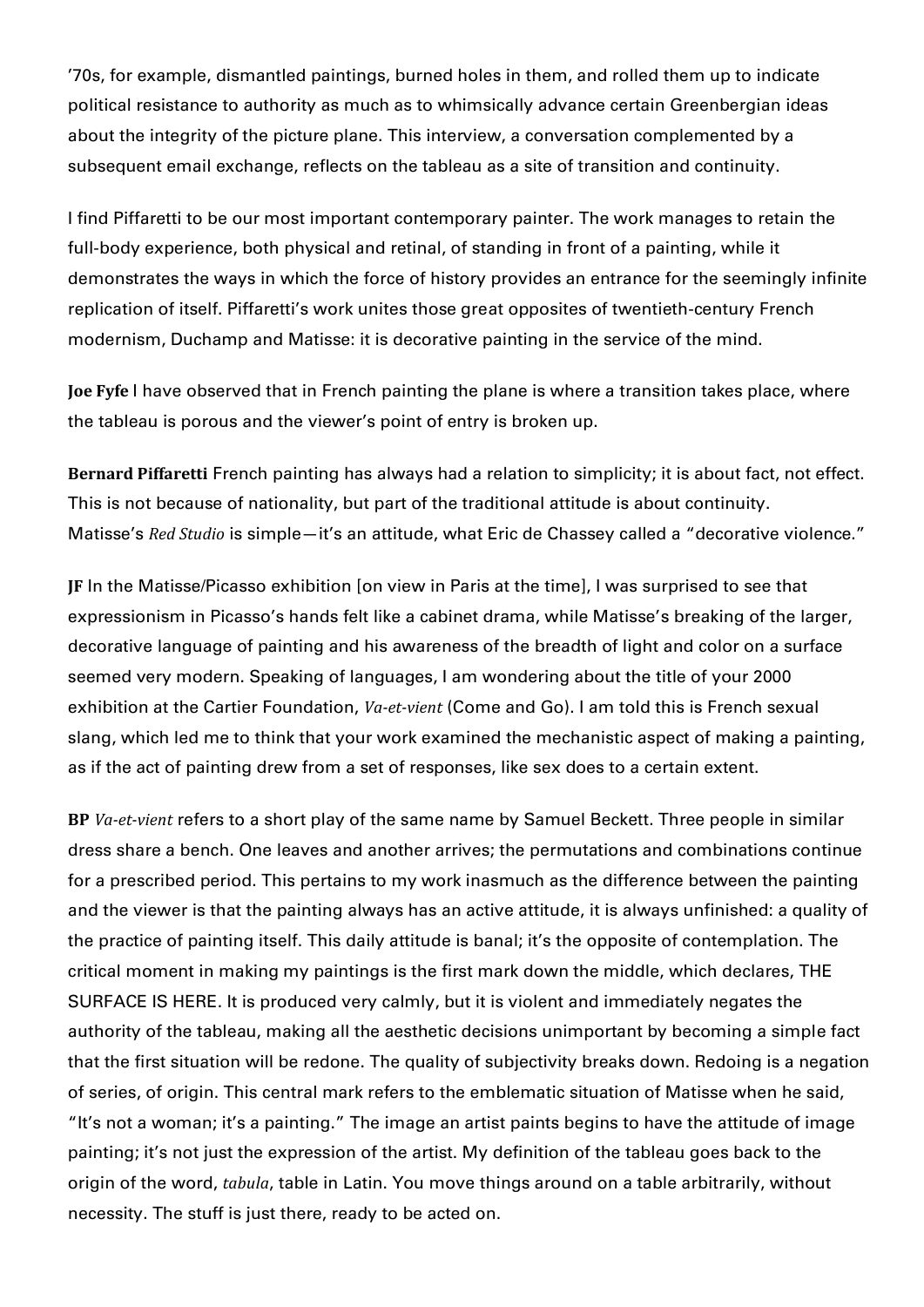**JF** Your paintings remind me of two pages of an open book, like Jasper Johns's 1976 painting End Paper. The repeated image literalizes the painting. Another instance is Johns's painting *Fool's House* [1962], which has BROOM written on it and a broom attached. In many of your paintings, the patterns seem to nod toward the harlequin, an early modernist theme. This clownlike element is in some Beckett characters, too.

**BP** Yes, the paintings are lyrical, comic and human.

**JF** This idea of the daily attitude reminds me of James Schuyler, who made everyday moments into poems.

**BP** Georges Perec, the deceased French writer and member of Oulipo, wrote a novel, *La Disparition*, without using the letter e—it's a negation. This "disparition" [disappearance] creates a very dynamic reading.

**JF** To negate one thing is an odd but very plastic way of working with a given material.

**BP** Negation is an affirmation of what is there. I negate to reaffirm the fact of the painting.



Untitled, 1997, acrylic on canvas, 72 1/2  $\times$  50". Courtesy of the artist and Cheim & Read, New York.

## *E-mail exchanges from the summer of 2004*

**BP** Obviously to stand in front of a painting and observe the work is to come face to face with an image. Our memory urges us fundamentally to reconstruct the time and duration of its making. The painting does not hide anything. It shows us its composition, its implementation and its rhythm.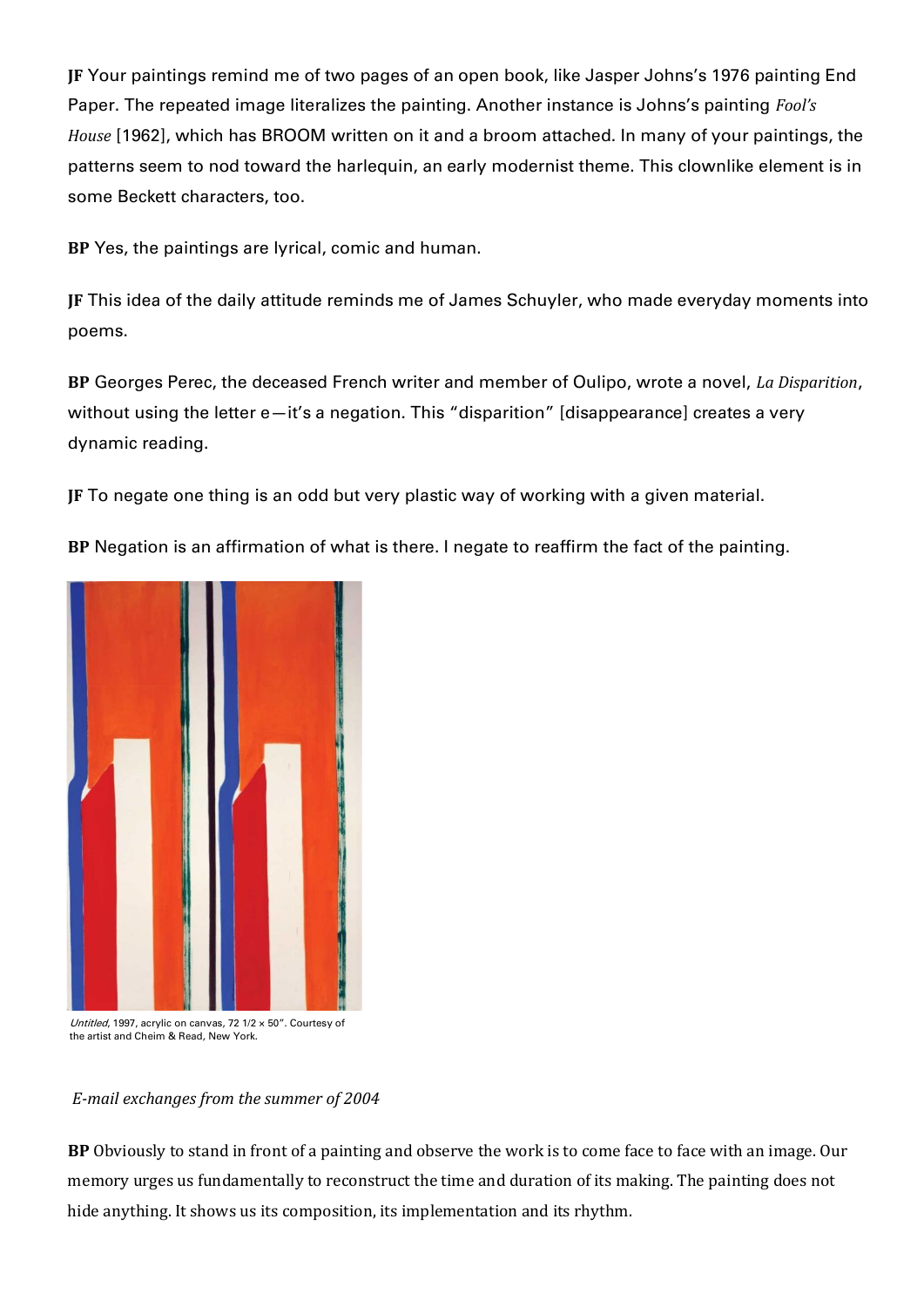We are "in the painting" at the wrong moment: we are always situated "after" the history of the painting itself. But this "after" is continually replayed and repeated. This image is produced in the memory toward a future that is always open and always different. The image of the painting thus becomes a question of vital importance; it forms part of a jostled and unfinished genealogy.

So the workplace is a canvas surface; the visual unity of the canvas is attacked by the central marking. This limit, this zone, marks the passing from one state to another. Without this banal and very physical marking, nothing can begin; it is the observer who makes possible and triggers the arrival of the image of painting.

Each canvas is approached in reaction to the previous one. The ways of painting and the situations are consequently different. The first half of the painting is worked on until it attains a sufficient pictorial content. It is already the memory of what will be produced on the other half of the canvas. Subjectivity has already been strangled.

Duplication is not an end. The movement becomes a matrix. The creativity is frustrated. Some canvases retain an unpainted side—the canvas, the painting, is finished but the process unfinished. Complexity and too many actions have made total duplication impossible. This state of abandonment, by its weakness, showcases the usual "method" by putting it at fault.

**JF** But your method attempts to explain the painting.

**BP** The image does not owe its impact to a state of perfect resemblance, but it draws its strength from the situation. In front of my paintings, the past continually puts itself back in place. There is no *recent painting*. The state of difference and repetition in my painting inevitably conjures a thought about time. That is really where the image is born. The paintings are literally created *afterward*. The central marking, this neuralgic axis, is the kingpin, a dialectic line. History always starts twice.

Every painting crystallizes a survival and a rupture. It clearly says that the image is not imitation. The image is the difference made visible. The painting blows apart its own modes of creation and this telescoping creates an assemblage that produces images.

Duplication creates other conditions of observation and plunges the viewer into a productive, and sometimes jubilant, malaise. That is the intention of the image.

**JF** Looking at the work in your show at Galerie Nathalie Obadia in March [2004], I noticed how the paintings managed to change my perception of them. I had an encounter with them that was distinct from what I previously experienced at your studio or your New York show at Cheim & Read: there was a point where I began to look at the work as pure topography; the optical quality of the color seemed to disappear, and the separation of the two sides became irrelevant. I looked at the paintings as a continuous network of marks. What was unexpected was this moment where all of my attention was focused on one elemental aspect: the continuity of the substance of paint on a canvas. Even the color differences disappeared.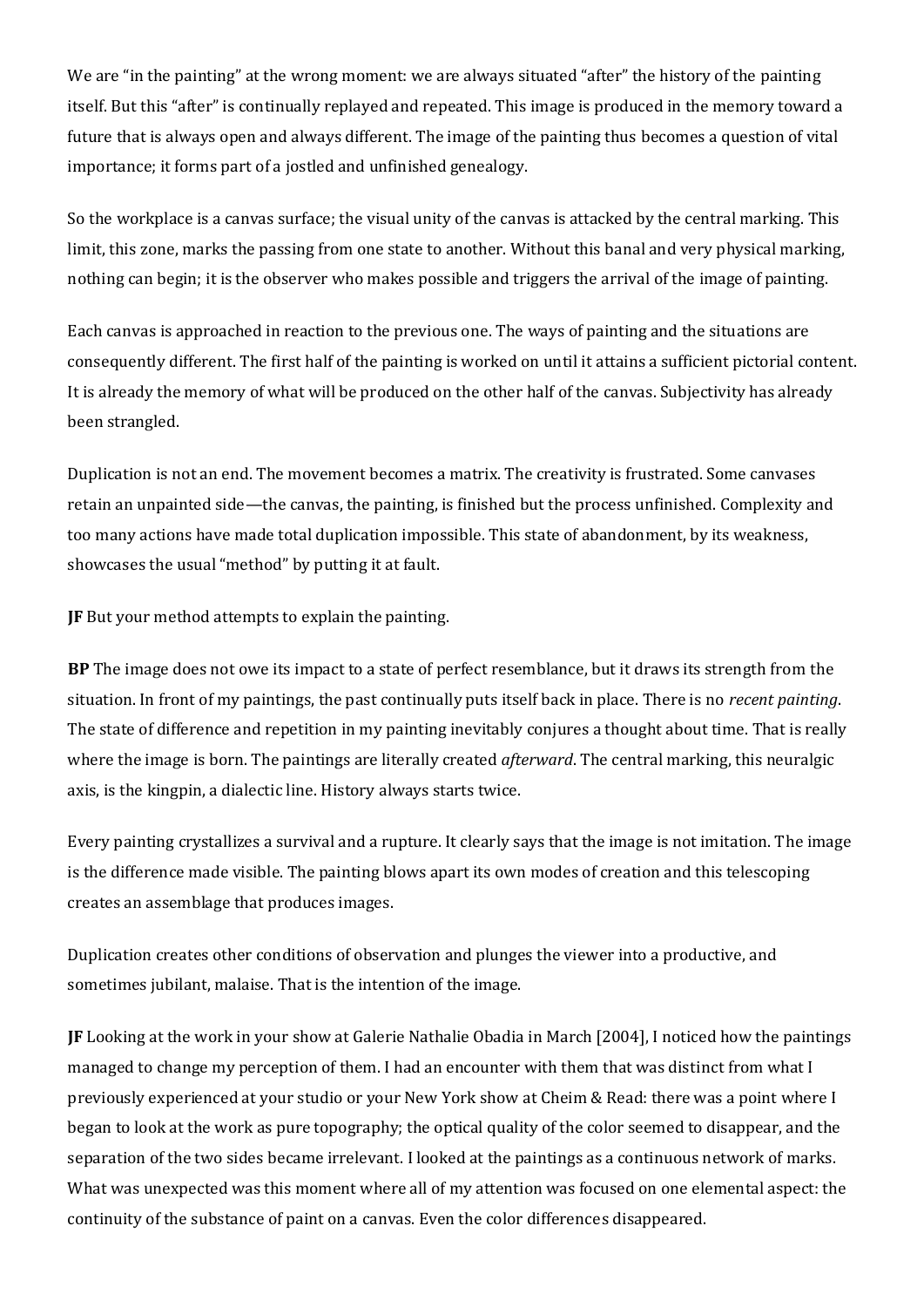**BP** If the colors of the pictures at Nathalie Obadia seemed to disappear, it is perhaps because those pictures are visually simpler. The process of these paintings is more visible because each action is strongly pronounced. Two or three pictures play with the central mark, which the typology of the pictorial situations tended to camouflage. This approach should not be seen as an evolution; there are many other paintings from previous years created with the same compositional element.

**JF** We discussed Samuel Beckett earlier; I am thinking about your paintings in relation to Beckett's method (in the bulk of his mature work) of writing in French and translating his text into English afterward, so that his language was less precious or artistic, more directly functional. The effect was to make the English texts unfamiliar. In the case of your work, you are, in a sense, supplying both the original text and the translation, and therefore the viewer confronts a painting that is at once both familiar and unfamiliarly fresh.

**BP** Samuel Beckett and Herman Melville are emblematic figures of the artist face to face with the act of creation. You know, "I can't go on. I must go on. I'll go on." With Mallarmé, Beckett and Melville are part of the "standard ideal," and I have often made reference to them myself. I love standards. Your remark about Beckett's writing method elaborates on the principle that creation is born of constraint. My protocol makes the painting function. The viewer reactivates all the actions that have taken place. The two moments of the painting (to the left and right of the central mark) resist, assimilate and complete each other. We don't have two paintings like *Factum I* and *Factum II*. Rauschenberg showed that expressionism can be imitated. It then became an aesthetic tool that was no longer viable.

**JF** I am intrigued by your mention of Melville. He was admired by the Abstract Expressionists, but how is he important to contemporary French painters?

**BP** Melville is a standard. He was very influential on American Abstract Expressionists—for them Moby Dick was "Sublimis." That generation, for me, was "Heroicus" and "Sublimis." But I was on the way to flat virtuosity. I'm thinking of Gilles Deleuze's essay "Bartleby, or The Formula." Deleuze writes that Bartleby's repeated response in Melville's short story *Bartleby the Scrivener*, "I would prefer not to," "disconnects not only words and things, words and actions but also actions and words. The formula cuts off the language from all references, that which appears and disappears without reference to itself or anything else." My central mark disconnects and cuts off all painting situations from all references.

The simple act of redoing almost identically everything (every *think*) that was painted the first time around has the effect of cutting off any subjective effects due to the painting's form, style or color, so that it is now just painting. It is not a copy, because a copy is made in relation to a final state. It really is a matter of displacement, of a wholly repeated time. A "theft," to quote Deleuze once again.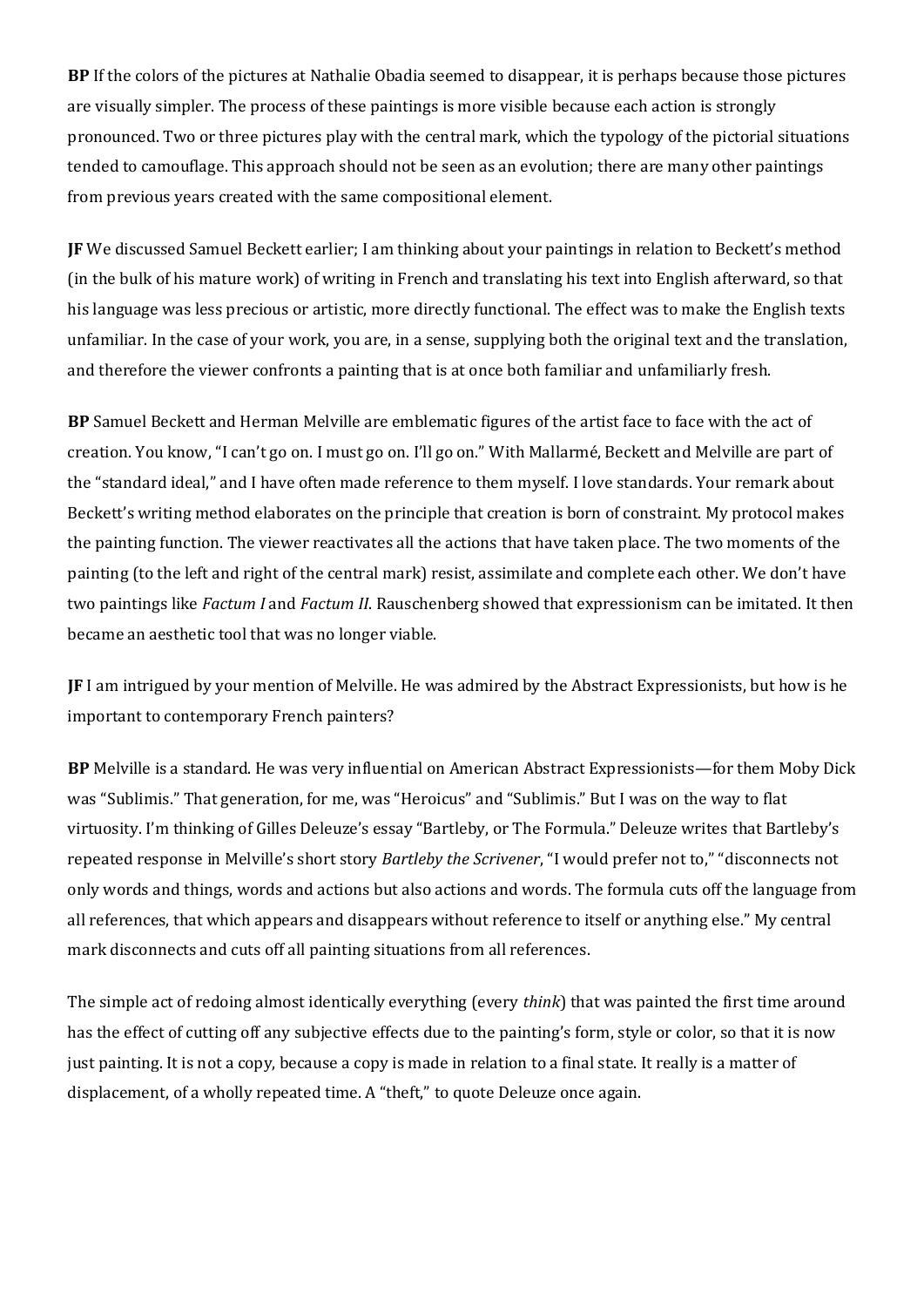

Untitled (BP 282), 2004, acrylic on canvas, 63 × 44". Courtesy of the artist and Galerie Nathalie Obadia, Paris.

**JF** I am also thinking about montage, and the two images within a single rectangle. There is an implication that this image, this visual situation, is simply one fragment of many. Edward Hopper thought of his work as a single frame from a narrative, a film. You might be supplying frames from a film in order to negate the finality of the boundaries of the rectangle.

**BP** This notion of editing and the implications of two images in one rectangle could be rooted emblematically in the work of Manet. Michael Fried says that Manet displaces the viewer from his habitual position in front of the painting, that it is nearly impossible for the viewer to position himself at the center of the picture. This constraint of displacement reinforces Michel Foucault's analysis, and it is perhaps there that the two meet. They both make the possibility of the viewer an absolute priority. In my paintings the divided composition leads the spectator into a come and go. The movement is directed off course by the central mark that will always bring the line of sight back to where it should be: facing the picture. It is only because of this mobility that the spectator can play the starring role in the film of painting, which takes place from picture to picture. This film annuls, as you say, the limits of the rectangle, which is the canvas and stretchers.

**JF** It occurs to me that your relationship to French painting at this moment is similar to that of Martin Barre. He had a very particular problem, because of a fortunate enmeshment of intelligence and sensibility; to put it bluntly, he was trying to enmesh the painted figure with the tableau. But although his concerns were part of a larger dialogue in painting that was going on in France at that time, he was something of a unique figure unto himself, similar to Robert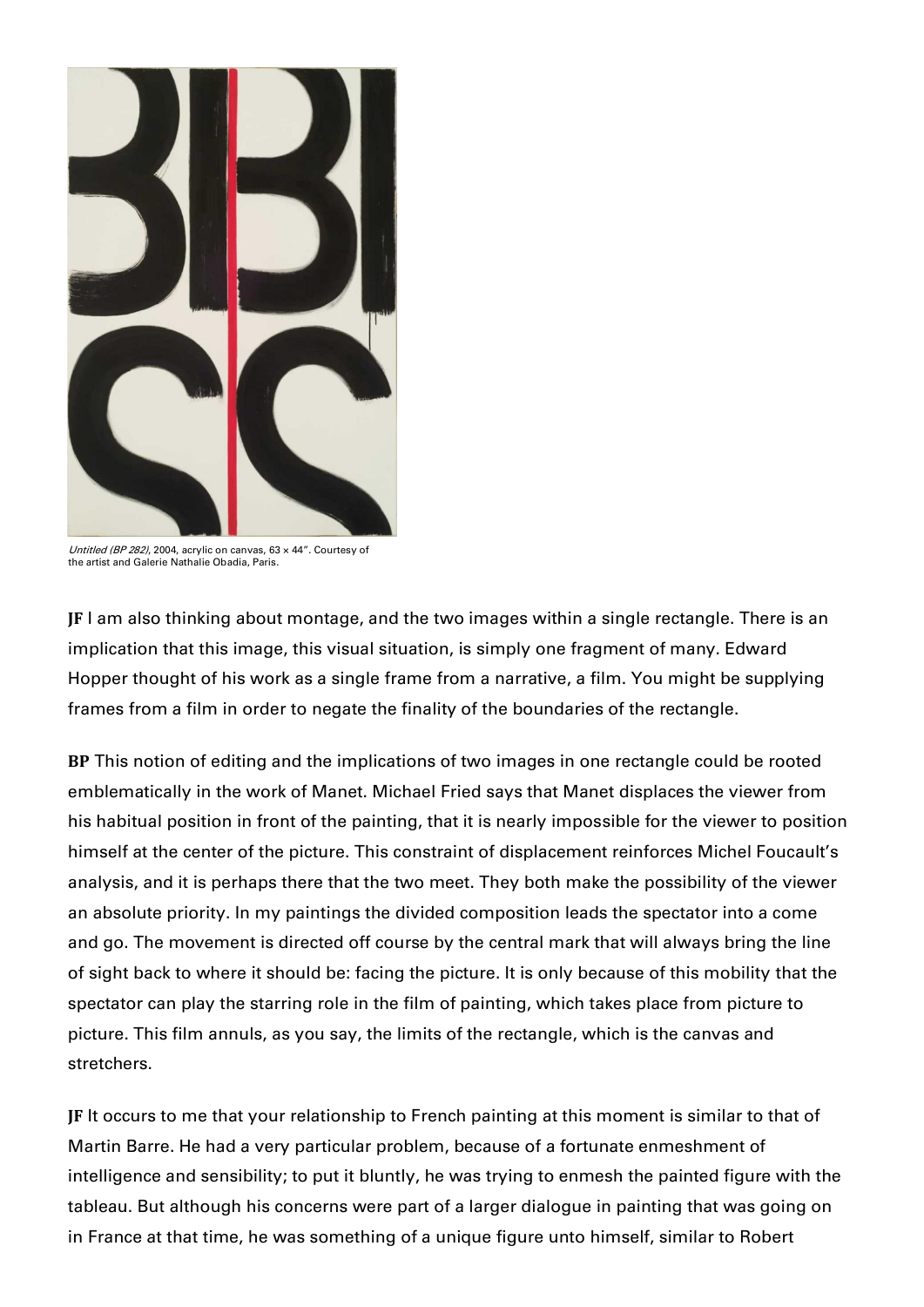Ryman here, a painter with concerns rather too idiosyncratic to really provide a direction, more simply marking a point where a number of problems cluster and are addressed in an interesting way.

**BP** It's true that my relationship with the work of Martin Barre includes an attitude similar to Robert Ryman's. For them and for me the question of tableau is fundamental. When I really started working at the beginning of the '80s, I had in mind two principal statements. The first by Matisse: "It's not a woman, it's a painting." The second by Barnett Newman: "There is a difference between making paintings and making images." Also, some major answers had been provided by the paintings of the Mannerists at the end of the sixteenth century, then by Poussin and after them, the long and beautiful "brochette": Manet, Seurat, Cézanne … .

Paradoxically, I was a long way from the heroic painters. I situate my painting in the practice of the painting as embodying a disenchanted attitude and activity. Like On Kawara, but in a very different way, I belong to the family of procedural artists. Year after year, the paintings are all totally different and yet profoundly similar.

**JF** Deleuze goes on to say that "the formula is devastating because it eliminates the preferable just as mercilessly as any nonpreferred," and that "Bartleby has won the right to survive, to remain immobile and upright before a blind wall." Then he uses a beautiful comment from Blanchot: "Pure patient passivity." All these comments, particularly the last one, seem to me good descriptions of what it is like to make a painting. It makes me think that there are a number of points in nineteenth- and early twentieth-century literature that provide "devastating formulas." I am thinking of stories that contain not so much narratives as situations that seem to exist in the immediate present, like a kind of problem that never works out but continues—Poe's "Pit and the Pendulum" or Kafka's *Metamorphosis*, where the knot of the story is so strong that it arrests any narrative conclusion. The stories end, of course, but they also exist in a kind of perpetual present, affirming the power of narrative. These "formulas" remind me of your paintings. I was uptown the other day and I saw an exhibition of the first upside-down paintings that Georg Baselitz exhibited, and I thought of the similarities between your paintings and his, the way you both created a formula for transgressing how the viewer looks at the painting. In both cases you created a kind of knot that affirms painting and disables it at the same time.

**BP** In fact every painting is a renunciation, and every time I make one I have this experience. Concerning the "pure patient passivity" of Blanchot—when I am reacting on the second side of the painting, the duplication is really a patient passivity. Doing all the acts of the first time is pure painting. The first time is a memory of the second—it freezes the expression.

**JF** It devalues it of its originality, its momentousness.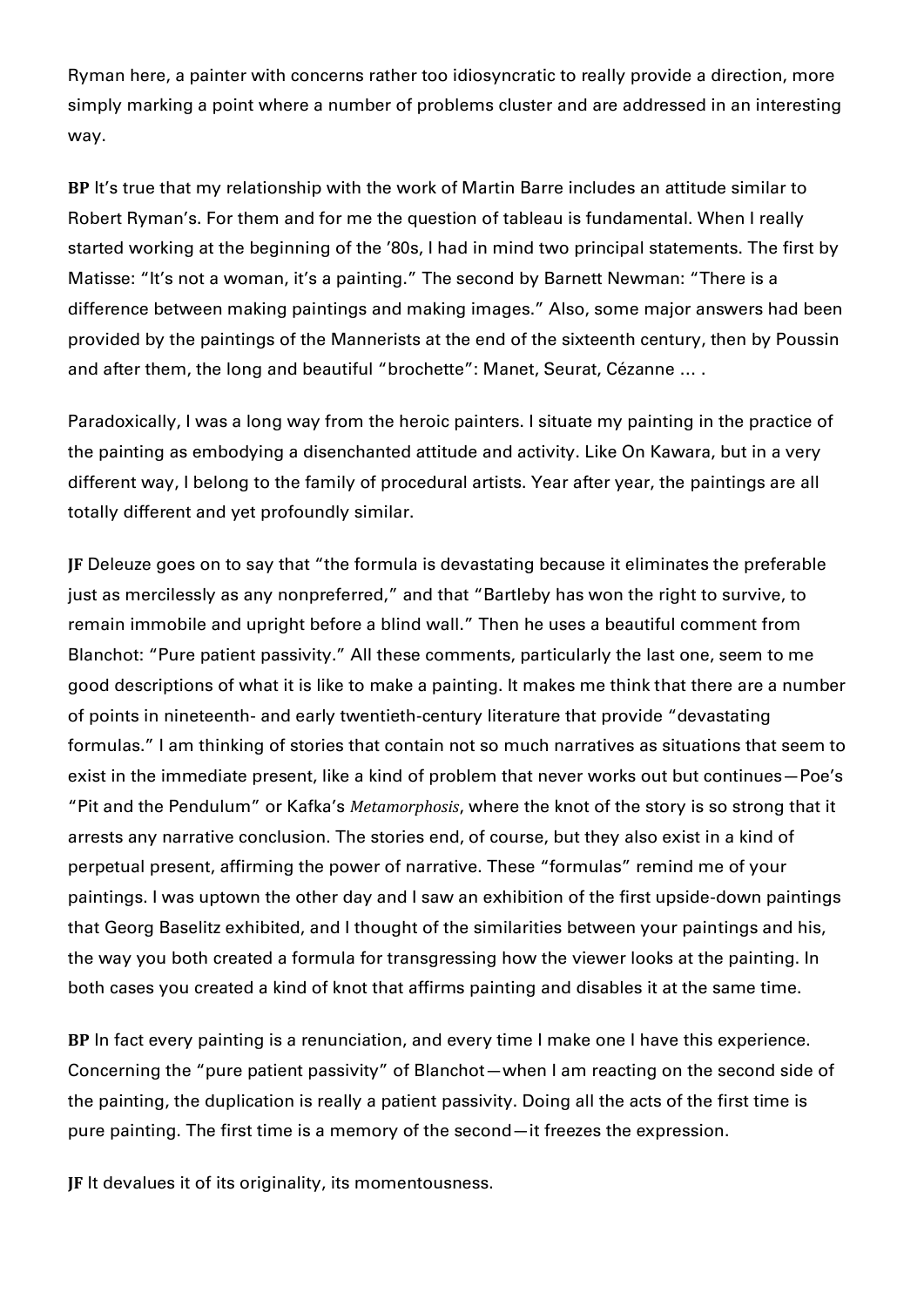**BP** It is as if painting started trouble over the "it speaks for itself" of any formal principle exhausted by years of faithful service. As you say, there is a knot that affirms the tableau and arrests it at the same time. The questions of painting are exhibited under the spotlight of the systematic procedure. In my case the duplication affirms the narrative power of expression and arrests it at the same time. In twentieth-century literature, my family is Oulipo. There is a fundamental friendship between my work and the group of twentieth-century experimental writers associated with Oulipo: Raymond Queneau, Italo Calvino, Harry Mathews and Georges Perec. There the text is a physical activity. There is a distinction between the constraint and the form. It's not exactly the same. The arbitrary character of constraint is the functionality itself. This process makes a form. It's the most important point. Now, it seems to me that Baselitz's upside-down painting isn't producing, year after year, any form. He is not arresting the narrative power of expression. I remember my first time in Chicago in 1982. I had come from Paris. I had also visited several private collections in New York, Los Angeles and Houston on this trip. In Chicago, I spent the night in a collector's house. In my bedroom was a large Lupertz and a big image of an eagle, painted by Baselitz. It was a sleepless night for me, and not because of the jet lag. The power of Expressionism was so present. These forms of expression only acquired value from personal or historical mythologies.

**JF** You mean the power of Expressionism was so strong you couldn't sleep?

**BP** The power of Expressionism, or its comeback. It's so easy to "splash" an expression. Or now, when so many artists are creating images or work about the misery of the world or of today's reality. The exhibition space becomes a medium in itself, in a misinterpretation of Debord's "society of the spectacle." For me it's a pornographic attitude.



*Untitled*, 2001, acrylic on canvas, 59 × 78 3/4". Courtesy of the artist and Cheim & Read, New York.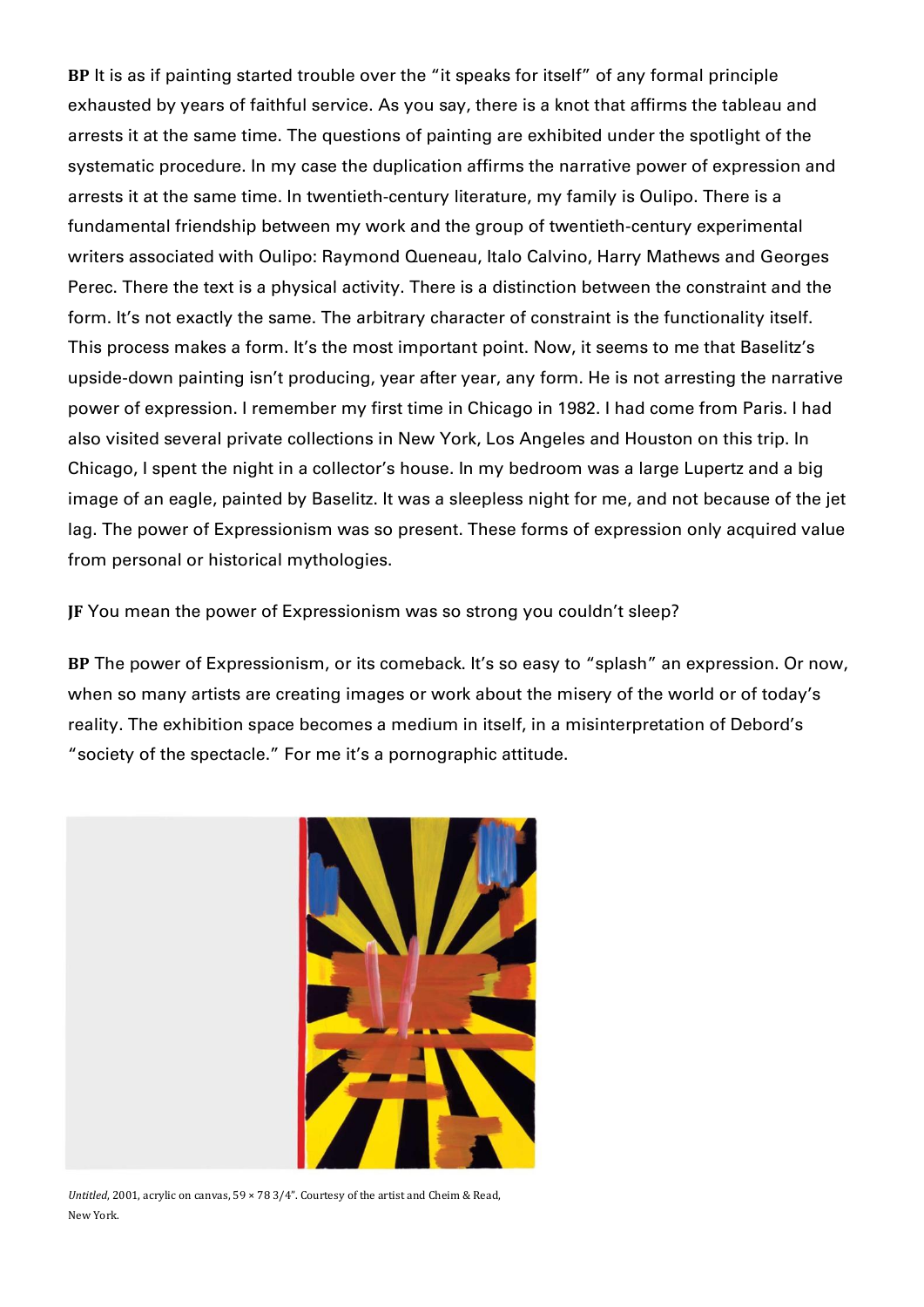**JF** We were having lunch in the Japanese restaurant near your studio and talking about the Barnett Newman show that I had seen in Philadelphia and you had seen in London. I mentioned that the work made me think of a jazz musician, in that Newman would anticipate himself; he might handle a particular color or format and change it slightly so it would be unexpected. He also seemed conscious of making a "Newman" painting and played with how to put a stripe down in a new way, etc.

**BP** As you know, the context and the questions of Barnett Newman were very different when he was working. In the mid-'40s he was preoccupied with Jewish myths concerning the Creation. For him the light was this symbol that was translated by the vertical stripe. Newman later referred to the series *Onement* as the beginning of his present life of generating emotions. He said, and this is paraphrased: The self, terrible and constant, is the subject matter of my painting. Newman takes the place of the first man: the first man was an artist, the creation is the beginning, the beginning was creation. The painting was both physical and metaphysical. Whereas for me, the central mark is just the starting act of the painting. It's a sign (a design), a very basic action that shows the surface of the canvas and presents the practice of the painting. For Newman, for example, the red tones were associated with the human presence, and it was one of the colors he used most often. About *Anna's Light* (1968) Newman remarked that he wanted to see how far he could push red. The challenge for him was to make the colors expressive rather than didactic. For me the colors are more (flat) didactic acts than expressive resolutions. Each situation uses a color. The work of the painting exhibits how to have a red after a black.

**JF** What about other American painting? Any interest in contemporary American painting?

**BP** I understand the attitude of Peter Halley's statements, but one of my first interests in contemporary American painting concerns the most Swiss of American artists, or rather the most American of Swiss artists, Olivier Mosset, and his painting: banal without aura. He drives with a very serious attitude along the imperturbable road of desacralization of the "chromozone" and art in general, looking at the painting with "no regrets and no progress." Katharina Grosse's painting has no drawing. The work itself produces signs of activities. The density of the color becomes very important. The essential questions don't have any borderline.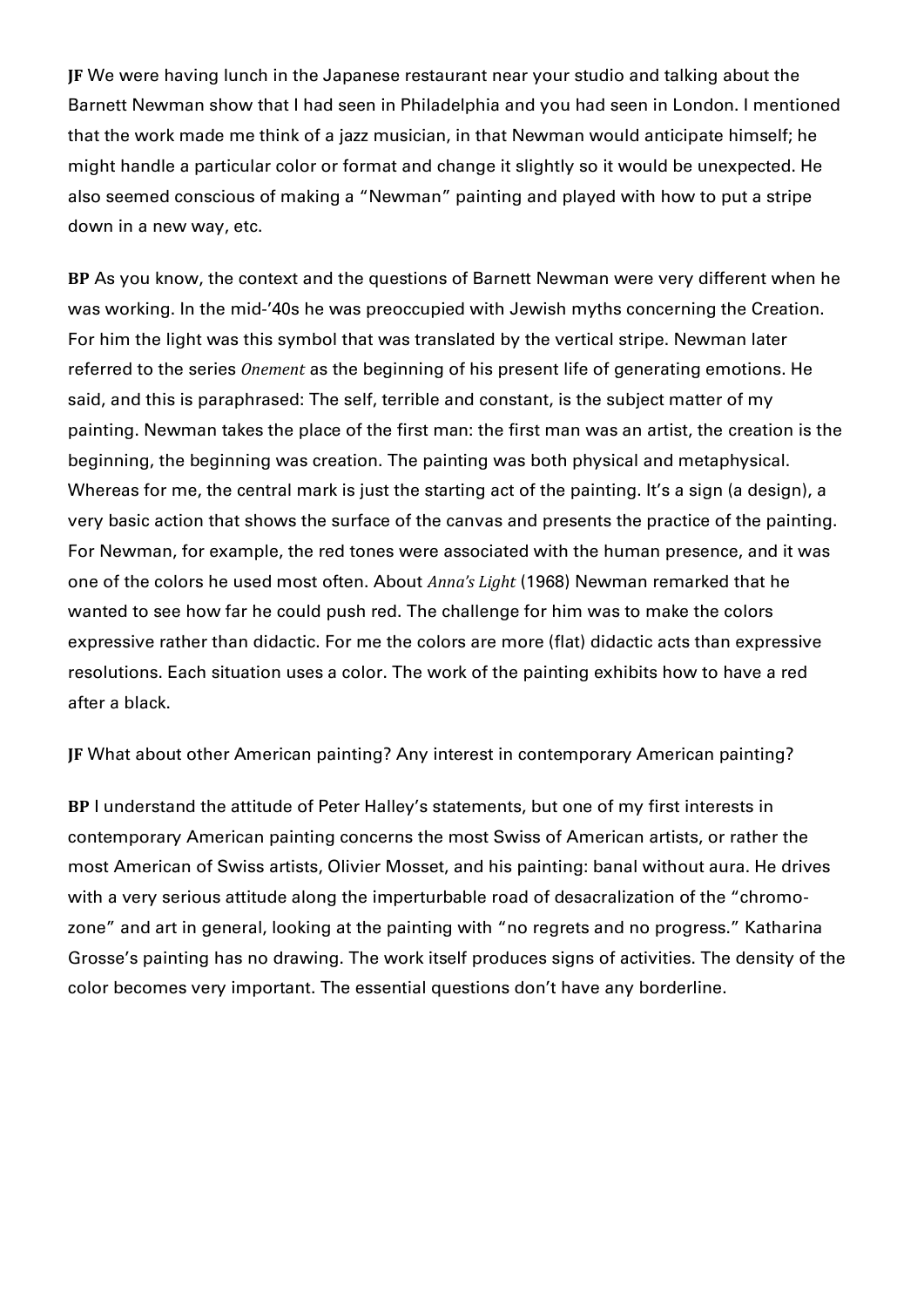

Untitled, 1999, acrylic on canvas, 78  $3/4 \times 78$   $3/4$ ". Courtesy of the artist and Cheim & Read, New York.

**JF** Your wife told me that she is learning Japanese. What is your particular interest in Japan?

**BP** It's a very visual civilization. In the language, for example, the word *color* is the same as *passion*. And the translation of the adjective *varied* uses the repetition in its ideogram of the twin figure color/color. As in Noh theater, my central mark is like the Waki, who dresses in a simple costume in dark colors. The Waki is the first to appear; he is the mediator between actors and spectators. The Waki is very neutral and static, but without him nothing can go on. The Shite wears colorful costumes and is the player. The painting that occurs two times in my work is like the very active Shite, who produces the movement and attracts the viewer. But this comparison is not a formula for my work. The painting will, in the end, never represent anything. It will present painting, representing itself in its intimacy and its difference. It's a realistic abstraction.

**JF** What about the unfinished paintings? There's a formal decision going on there.

**BP** The principle of duplication includes some "variations" like the *inaderives* (unfinished process; finished painting). These consist of painting one side of the canvas and not duplicating it. I don't decide in advance to just paint one side. The complexity of painting the image in this case makes the duplication impossible. This state of abandonment, by its weakness, displays the usual method as a fault. This blankness also means that the origin is in the moment. The original is not the making of the first part, but its opposite, whose visible mark remains the vertical line. Then there are the paintings that I have done since 1990, where a verbal or an equivalent sign, such as a percent symbol or the word *bis* ["until" in German] or *alias* attempts to explain the doubling painting.

**JF** You told me that the drawings are in an outside realm, that they always come after the paintings and they are done from finished paintings, as if from a model.